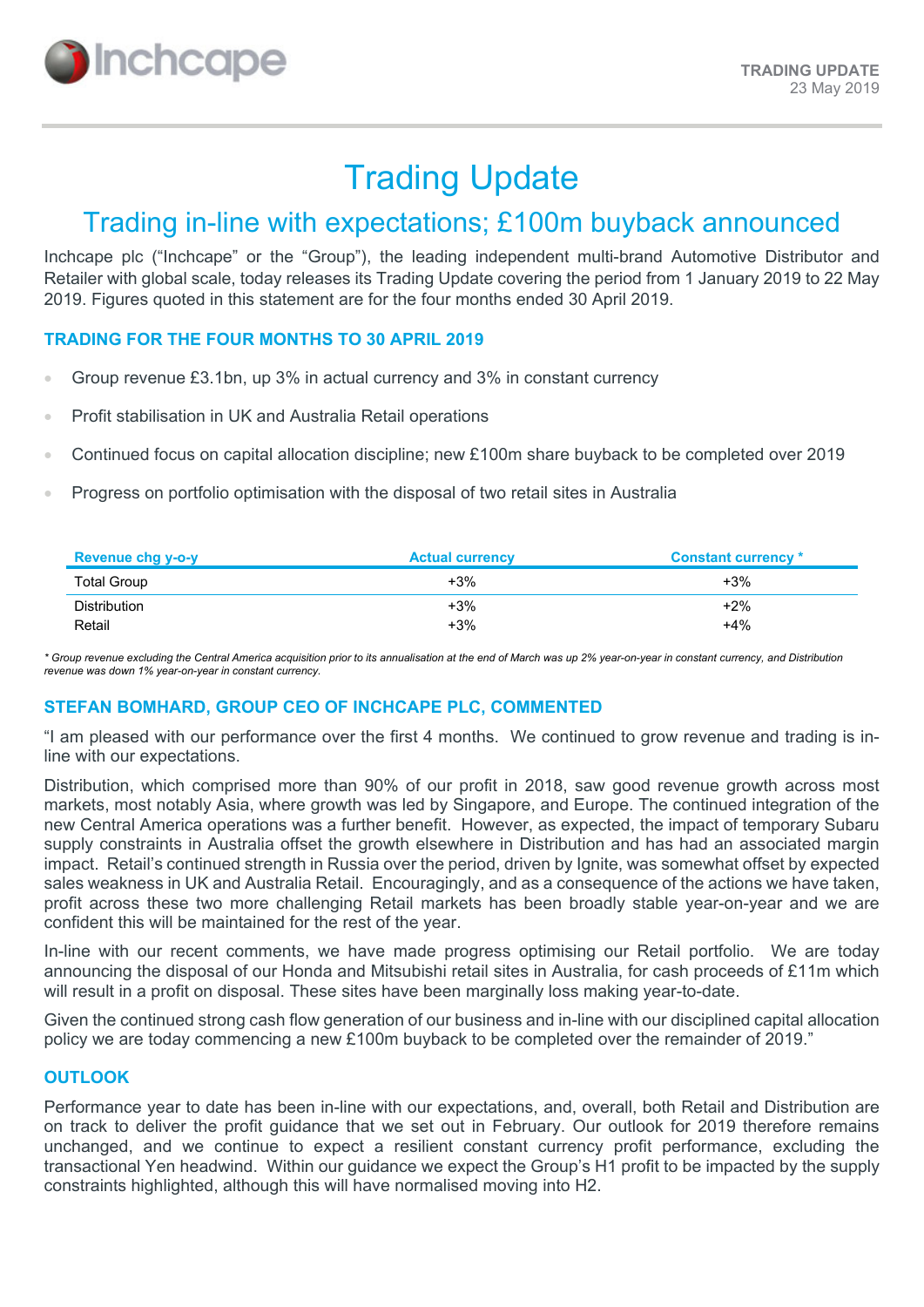#### **CHANNEL REVIEW**

#### **ASIA**

- Continued good revenue growth in Asia, driven by Singapore and in particular commercial vehicle sales
- Corresponding Asia profit progression over the period

#### **AUSTRALASIA**

- Sales materially affected by anticipated temporary Subaru supply constraints and a weak Australia market
- Profitability impacted by the short-term contraction in volumes and expected Yen pressure

#### **UK & EUROPE**

- Good trading in Baltics and Balkans
- Greece continues to demonstrate momentum for the year

#### **EMERGING MARKETS**

- Currency related supply constraints persisted in Ethiopia; currency availability improving materially into H2
- South America sales driven by strong growth in Colombia and Peru; Chile market weak

#### **AUSTRALASIA**

- New car market remains pressured but performance in-line with expectations for a stable 2019
- Progress on portfolio optimisation with the sale of two sites

#### **UK & EUROPE**

Profit in-line with expectations for a stable 2019 despite ongoing UK new car market weakness

#### **EMERGING MARKETS**

Maintained strong momentum in Russia across revenue streams, driven by Ignite initiatives

Ends.

#### **DISTRIBUTION REVENUE +2%1**

**RETAIL REVENUE +4%1**